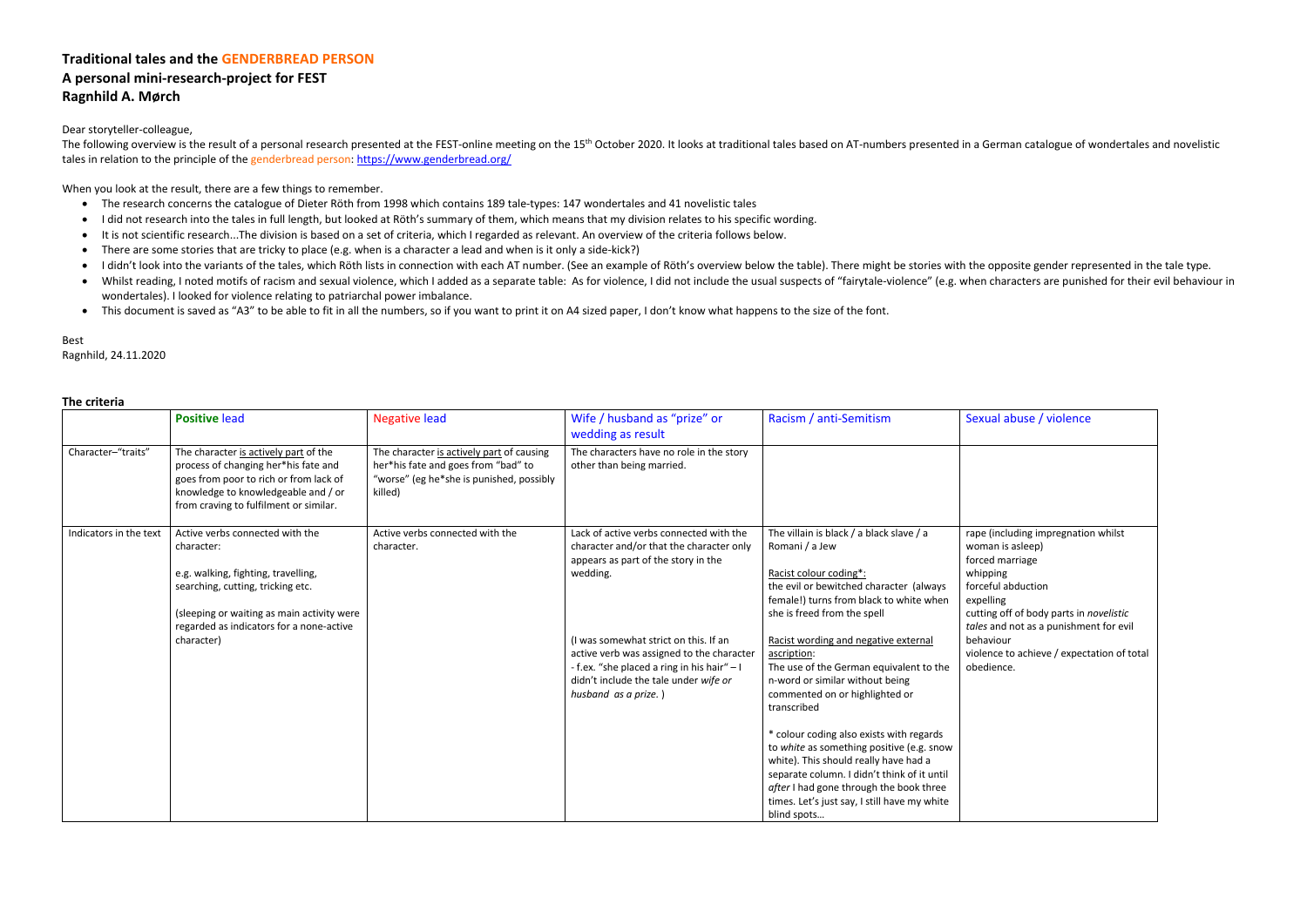| <b>GENDER</b><br><b>EXPRESSION</b>                   |                                                 | <b>ATTRACTION</b> |                                                                                                                                                                                                                                                                                                                                                                                                                                                                                                                                                                                                                                                                                                                                                                                                                                                                                                                                                                                                                                                                                                                                                                                                                                                                                                                                                                                      | <b>GENDER IDENTITY / SEX</b> |                          |                                                                                                                                                                                                                                                                                                                                                                                                                                                                                                                                                                                                                                                                                                                                                                                                    |                                                                                                                                                                                                                                                   |                                                                                                                                                                                                                                                                                                                          |                                                                                                                                                                                                                                                                                                     |
|------------------------------------------------------|-------------------------------------------------|-------------------|--------------------------------------------------------------------------------------------------------------------------------------------------------------------------------------------------------------------------------------------------------------------------------------------------------------------------------------------------------------------------------------------------------------------------------------------------------------------------------------------------------------------------------------------------------------------------------------------------------------------------------------------------------------------------------------------------------------------------------------------------------------------------------------------------------------------------------------------------------------------------------------------------------------------------------------------------------------------------------------------------------------------------------------------------------------------------------------------------------------------------------------------------------------------------------------------------------------------------------------------------------------------------------------------------------------------------------------------------------------------------------------|------------------------------|--------------------------|----------------------------------------------------------------------------------------------------------------------------------------------------------------------------------------------------------------------------------------------------------------------------------------------------------------------------------------------------------------------------------------------------------------------------------------------------------------------------------------------------------------------------------------------------------------------------------------------------------------------------------------------------------------------------------------------------------------------------------------------------------------------------------------------------|---------------------------------------------------------------------------------------------------------------------------------------------------------------------------------------------------------------------------------------------------|--------------------------------------------------------------------------------------------------------------------------------------------------------------------------------------------------------------------------------------------------------------------------------------------------------------------------|-----------------------------------------------------------------------------------------------------------------------------------------------------------------------------------------------------------------------------------------------------------------------------------------------------|
|                                                      |                                                 |                   |                                                                                                                                                                                                                                                                                                                                                                                                                                                                                                                                                                                                                                                                                                                                                                                                                                                                                                                                                                                                                                                                                                                                                                                                                                                                                                                                                                                      | <b>Trans motif</b>           |                          | <b>CISGENDER</b>                                                                                                                                                                                                                                                                                                                                                                                                                                                                                                                                                                                                                                                                                                                                                                                   |                                                                                                                                                                                                                                                   |                                                                                                                                                                                                                                                                                                                          |                                                                                                                                                                                                                                                                                                     |
| <b>Cross</b><br>dressing                             | <b>Motifs of</b><br><b>Gender</b><br>conformity | <b>LGB motif</b>  | <b>Wedding / marriage as</b><br><b>Hetero-normative motif</b>                                                                                                                                                                                                                                                                                                                                                                                                                                                                                                                                                                                                                                                                                                                                                                                                                                                                                                                                                                                                                                                                                                                                                                                                                                                                                                                        |                              | <b>Intersex</b><br>motif | <b>MAN</b><br><b>Positive lead</b>                                                                                                                                                                                                                                                                                                                                                                                                                                                                                                                                                                                                                                                                                                                                                                 | <b>MAN</b><br><b>Negative lead</b>                                                                                                                                                                                                                | <b>WOMAN</b><br><b>Positive lead</b>                                                                                                                                                                                                                                                                                     | <b>WOMAN</b><br><b>Negative lead</b>                                                                                                                                                                                                                                                                |
| $9 = 5%$                                             | $189 = 100%$                                    | $1 = 0,5%$        | $138 = 73%$                                                                                                                                                                                                                                                                                                                                                                                                                                                                                                                                                                                                                                                                                                                                                                                                                                                                                                                                                                                                                                                                                                                                                                                                                                                                                                                                                                          | $1 = 0,5%$                   | $1 = 0.5%$               | $142 = 75%$                                                                                                                                                                                                                                                                                                                                                                                                                                                                                                                                                                                                                                                                                                                                                                                        | $32 = 17%$                                                                                                                                                                                                                                        | $53 = 28%$                                                                                                                                                                                                                                                                                                               | $50 = 26%$                                                                                                                                                                                                                                                                                          |
| 432, 511a, 514, 705,<br>879, 879a, 881, 882,<br>883a | All stories (?)                                 | 514 (L/B)         | 300, 300a, 301, 302, 302c, 303, 303a, 304, 306, 307, 310,<br>311, 312, 313, 314, 314a, 316, 325, 326, 328, 329, 361, 400a,<br>400b, 400c, 402, 403, 407a, 407b, 408, 409a, 410, 425a,<br>425b, 425c, 425m, 426, 431, 432, 433b, 440, 441, 451, 460a,<br>461, 465, 468, 470, 471, 475, 480, 500, 501, 502, 506, 507a,<br>507c, 510a, 510b, 510, 511, 513a, 513b, 514, 516, 516b, 518,<br>519, 530, 531, 533, 545b, 545d, 550, 551, 552, 554, 559, 560,<br>561, 652, 567, 569, 570, 571, 575, 590, 590a, 610, 612, 613,<br>621, 650a, 652, 653, 653a, 665, 670, 675, 705, 706, 707, 708,<br>709, 710, 725, 850, 851, 852, 853, 854a, 854b, 870, 870a,<br>875, 879, 879a, 881, 882, 883a, 883b, 887, 889, 891, 894,<br>898, 900, 901, 910a, 910b, 923, 930, 930a, 931, 935, 938ab,<br>945, 950, 955, 956b<br><b>Husband as</b><br>Wife as "prize"<br>"prize" or as<br>or as result<br>result<br>$68 = 36 %$<br>$8 = 4%$<br>300, 300a, 301, 302c, 303,<br>431, 432, 480, 501, 511,<br>303a, 304, 306, 314a, 315,<br>708, 870a, 923<br>315a, 316, 325, 326, 328,<br>332, 361, 400a, 400c, 403,<br>403*, 408, 410, 425m, 450,<br>461, 465, 468, 475, 502, 506,<br>507a, 507c, 513b, 516, 516b,<br>518, 545b, 545d, 550, 552,<br>554, 559, 560, 561, 562, 569,<br>570, 571, 575, 590, 590a,<br>610, 613, 621, 650a, 652,<br>653, 653a, 708, 709, 710,<br>854a, 854b, 930, 930a, 931,<br>950 | 514                          | 705                      | 300, 300a, 301, 302, 302b,<br>303, 303a, 304, 306, 307,<br>310, 312d, 314, 314a, 315,<br>315a, 316, 321, 325, 326,<br>327b, 327c, 328, 329, 330a,<br>330b, 331, 332, 360, 361,<br>400a, 400b, 400c, 402, 403,<br>405, 407a, 408, 409a, 410,<br>426, 441, 449b, 460a, 461,<br>465, 468, 471, 475, 502, 503,<br>506, 507a, 507c, 511a, 513a,<br>513b, 516, 516b, 517, 518,<br>519, 530, 531, 537, 545b,<br>545d, 550, 551, 552, 554,<br>559, 560, 561, 562, 563, 564,<br>565, 566, 567, 569, 570, 571,<br>571b, 575, 590, 590a, 592,<br>610, 612, 613, 650a, 652,<br>653, 653a, 655, 665, 670,<br>671, 675, 700, 705, 706, 725,<br>850, 851, 852, 853, 854a,<br>854b, 875, 879, 879a, 881,<br>889, 898, 900, 901, 910a,<br>910b, 921, 922, 930, 930a,<br>954, 931, 936, 928ab, 945,<br>950, 952, 981 | 311, 312, 325, 328, 335, 360,<br>366, 465, 503, 506, 531, 550,<br>551, 561, 563, 564, 565, 613,<br>621, 652, 715, 879, 882,<br>883a, 892, 894, 935, 936,<br>954, 955, 956b<br>negative side-kick<br>300, 301<br>loss of life.<br>470, 470b, 471a, | 311, 313, 316, 327a, 329,<br>400b, 407b, 425a, 450, 425a,<br>425b, 425c, 425m, 426, 431,<br>432, 433b, 440, 451, 465,<br>480, 510a, 510b, 511a, 533,<br>510b, 511a, 514, 707, 530,<br>621, 705, 706, 720, 851, 852,<br>853, 870, 870a, 875, 879,<br>879a, 881, 882, 883a, 883b,<br>891, 892, 923, 935, 954, 955,<br>956b | 307, 310, 315, 315a, 316,<br>327a, 327c, 334, 363, 365,<br>366, 403, 407a, 431, 432,<br>407b, 408, 409a, 410, 425m,<br>449ab, 450, 480, 500, 510a,<br>511, 516b, 519, 533, 555,<br>560, 566, 567, 569, 571b,<br>590, 590a, 612, 621, 670,<br>706, 707, 708, 709, 710,<br>715a, 720, 854a, 883b, 901 |

| Racism / Anti-Semitism              | Overt sexual abuse of /<br>violence towards women                                      | (Overt sexual abuse of /<br>violence towards men) |  |  |
|-------------------------------------|----------------------------------------------------------------------------------------|---------------------------------------------------|--|--|
| $7 = 4%$                            | $16 = 8%$                                                                              | $1 = 0.5 %$                                       |  |  |
| 307, 400a, 400b, 403, 408, 560, 592 | 304, 311, 312, 400c, 410, 507a, 516, 519, 854a,<br>562, 575, 883a, 854a, 887, 892, 901 | (433b)                                            |  |  |